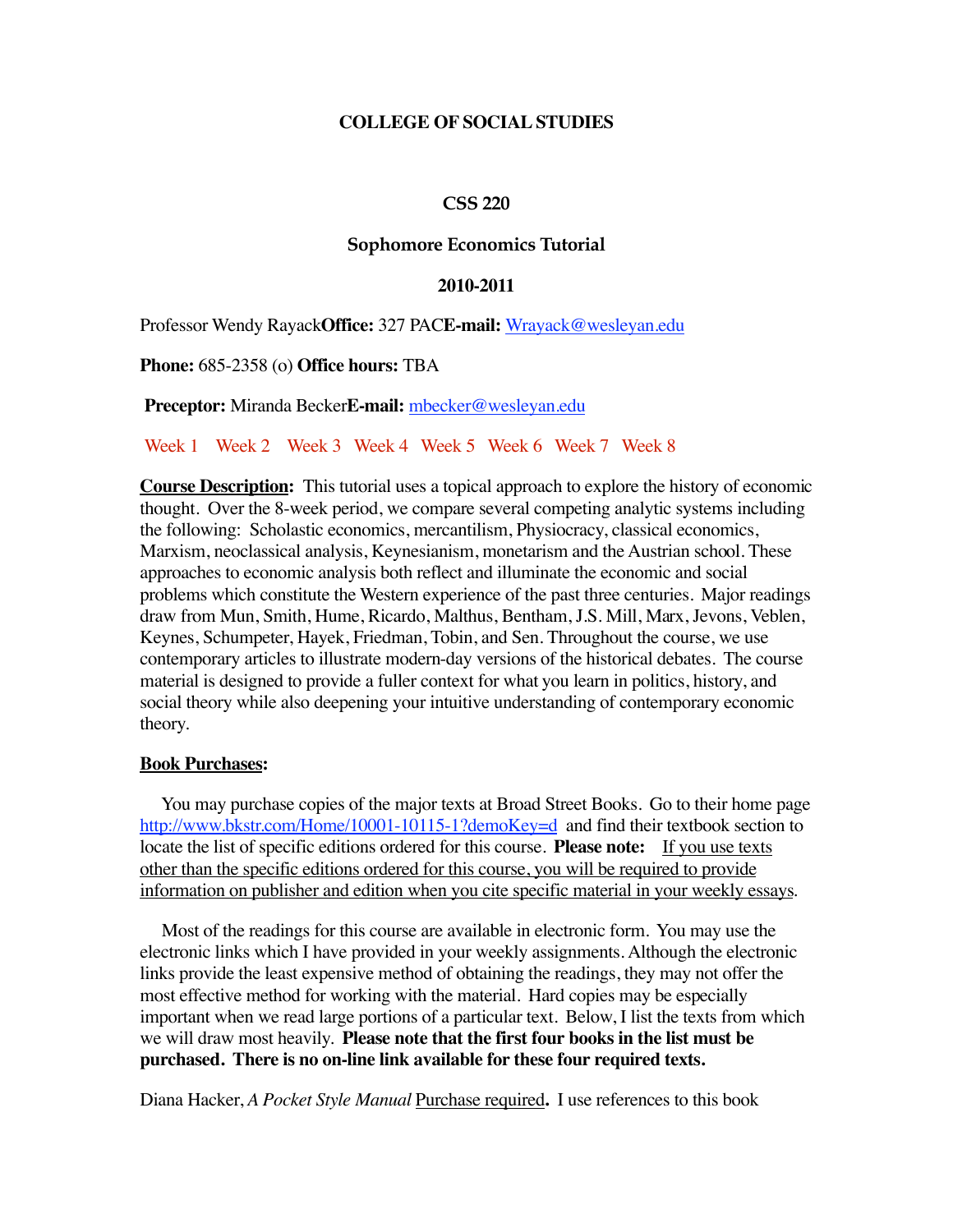when I mark your essays with suggestions for improved writing style**.**

Schumpeter, *Capitalism, Socialism, & Democracy.* No on-line source; Purchase required

Thorstein Veblen, *The Theory of the Leisure Class* No on-line source; Purchase required

T. Malthus, *An Essay on the Principle of Population* No on-line source. Purchase required

Adam Smith, *The Wealth of Nations* Purchase highly recommended *LINK*

Adam Smith, *The Theory of Moral Sentiments LINK*

Ricardo, *Principles of Political Economy and Taxation* Purchase highly recommended *LINK*

Karl Marx, *Capital, Volume I* Purchase highly recommended *LINK*

W. Stanley Jevons, *The Theory of Political Economy* Purchase highly recommended *LINK*

John Maynard Keynes, *The General Theory* Purchase highly recommended *LINK*

### **Additional Readings:**

Additional readings are available in either hard copy or electronic form. These readings are accessible through Olin Library's Reserve system. For electronic copies, go to Wesleyan Library's web page, http://www.wesleyan.edu/library/ and click on **E-Res.** This will bring up the E-reserves search page,

http://eres.olin.wesleyan.edu/eres/courseindex.aspx?page=search Find the page for this course and type the password CSS220. The readings are listed alphabetically by author. For hard-copy reserve readings, go to the Reserve Desk at Olin Library. Although some hard copies and extra texts will also be placed in the CSS library shelf provided for our class, prior-year problems with this method convinced me that the Olin reserve system is preferable. Too many copies disappeared from the CSS library or were monopolized for extensive periods of time.

# **Supplemental, Secondary Texts:**

You should try to tackle the original texts on your own. However, after reading the original work, consulting secondary texts can be quite helpful. If you do make use of supplemental secondary texts, please try to compare across several secondary sources and notice both similarities and differences in their interpretations. Below is a partial list of helpful secondary sources available in Olin Library.

# **Helpful Secondary Sources Available in Olin Library:**

Barber, *A History of Economic Thought*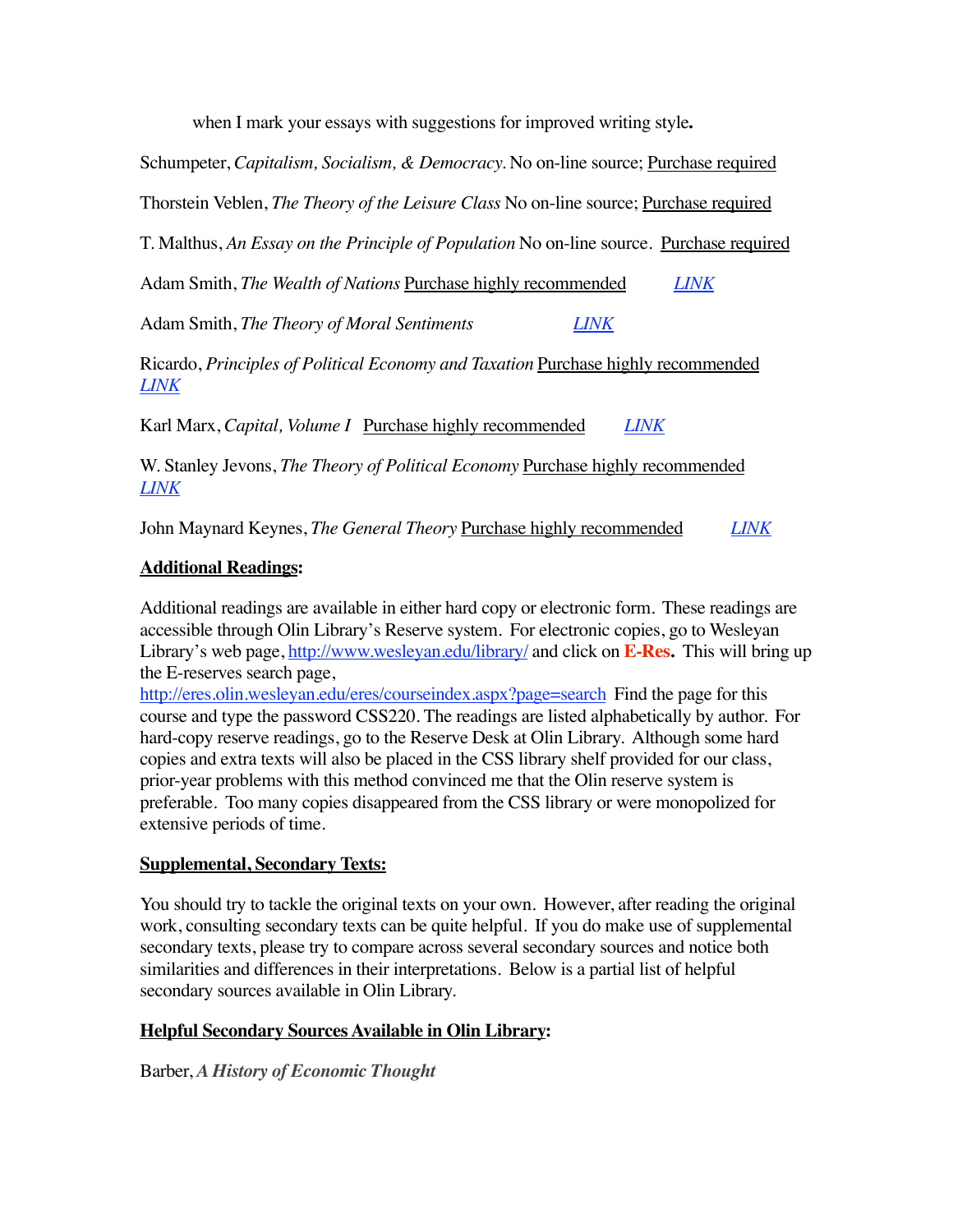Blaug, *Economic History and the History of Economics*

Blaug, *Economic Theory in Retrospect*

Canterbery, *The Making of Economics*

Dobb, *Studies in the Development of Capitalism*

Eagly, *The Structure of Classical Economic Theory*

Fusfeld, *The Age of the Economist*

Gray and Thompson, *The Development of Economic Doctrine*

Heilbroner, *The Worldly Philosophers*

Heilbroner, *The Making of Economic Society*

Heimann, *History of Economic Doctrines*

Lowe, **On Ecnomic Knowledge**

Rima, *Development of Economic Analysis*

Robinson and Eatwell, *An Introduction to Modern Economics*

Roll, *History of Economic Thought*

Routh, *The Origin of Economic Ideas*

Schumpeter, *History of Economic Analysis*

Taylor,*History of Economic Thought, Social Ideals & Economic Theories, Quesnay to Keynes*

Weintraub, *Modern Economic Thought*

Weintrab, *Keynes, Keynesians and Monetarists*

**Accommodations for Students with Disabilities:** It is the policy of Wesleyan University to provide reasonable accommodations to students with documented disabilities. Students, however, are responsible for registering with Disabilities Services, in addition to making requests known to me in a timely manner. If you require accommodations in this class, please make an appointment with me as soon as possible (during the 2nd week of the semester), so that appropriate arrangements can be made. The procedures for registering with Disabilities Services can be found at http://www.wesleyan.edu/deans/disabilitystudents.html.

**Mechanics**: All essays are due **in class** no later than the start of the Friday tutorials. This is a **strict** deadline. Late papers and late arrivals to class disrupt the structure of the tutorial.